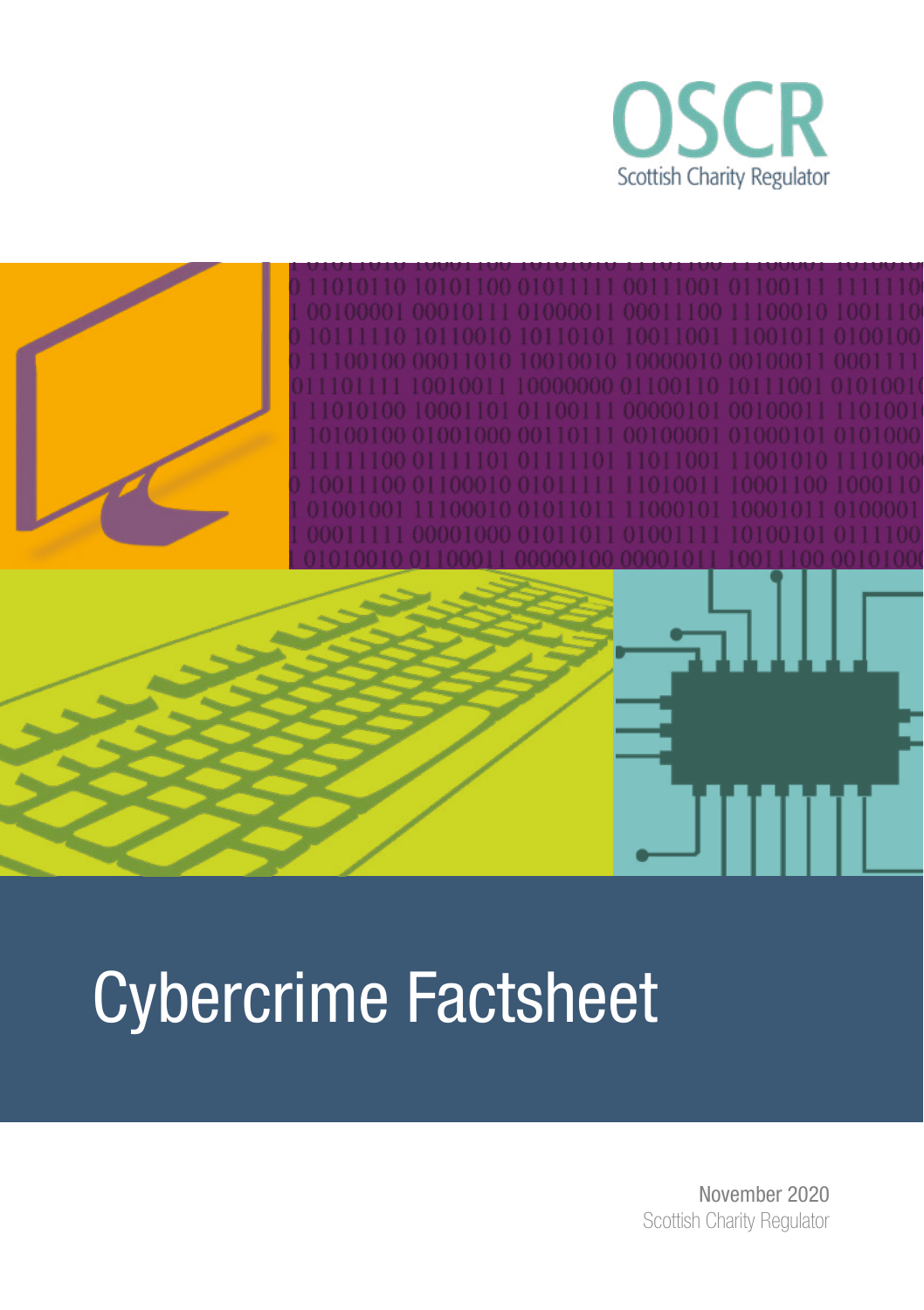# Introduction & Contents

Fraud comes in many forms and anyone can be a target. Cybercrime is any criminal act committed by digital means.

With more organisations using digital methods of operating it is essential that charities protect themselves against any potential attacks. It is important charities report incidents of cybercrime and fraud both to the appropriate authorities, and to OSCR. We need to understand the scale of what we understand to be a growing problem, and potentially one of the biggest threats that charities face in a modern world.

This factsheet is split into sections that explain steps that charities can take to protect themselves and what to do if your charity has been the victim of cybercrime. It has been produced in conjunction with Alison Stone, Cyber Resilience Co-ordinator for the third sector, who is based at SCVO.

| Cybercrime and risk                                    |    |
|--------------------------------------------------------|----|
| What steps can your charity take to protect itself     | 8  |
| Where to get advice for your third sector organisation | 18 |
| Response and Recovery                                  | 19 |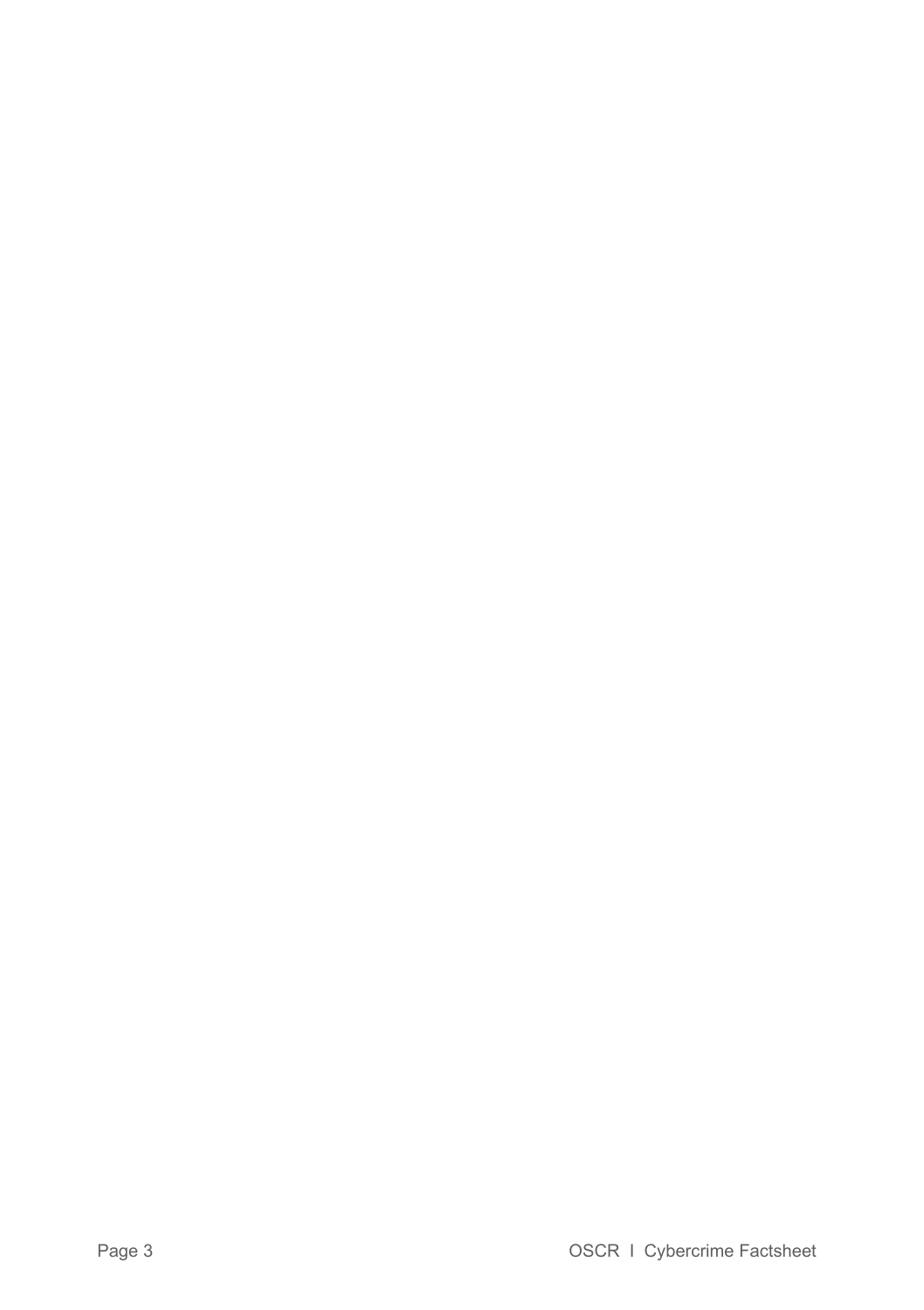# Cybercrime and risk

# **What is a cyber attack?**

A cyber-attack is where someone maliciously tries to:

- **•** Damage for example by deleting a database (potentially also stealing a copy of it at the same time)
- **•** Disrupt for example a Denial of Service Attack, where someone uses a program to visit a website from lots of different devices at once in an effort to overload its capacity and cause it to crash.
- **•** Gain unauthorised access for example by trying to guess your email password or getting you to hand it over to them by filling in a legitimate looking form. This will then give them access to your emails and any accounts where you are using the same email and password combination.

### **What is cyber security?**

Cyber security is the means by which individuals and organisations reduce the risk of becoming victims of cyber-attack.

Its core function is to protect the devices we all use (smartphones, laptops, tablets and computers), and the services we access - both online and at work - from theft or damage. It is also about preventing unauthorised access to the vast amounts of personal information we store on these devices, and online.

Cyber security is important because smartphones, computers and the internet are now such a fundamental part of modern life, that it is difficult to imagine how we'd function without them. From online banking and shopping, to email and social media, it is more important than ever to take steps that can prevent cyber criminals getting hold of our accounts, data, and devices.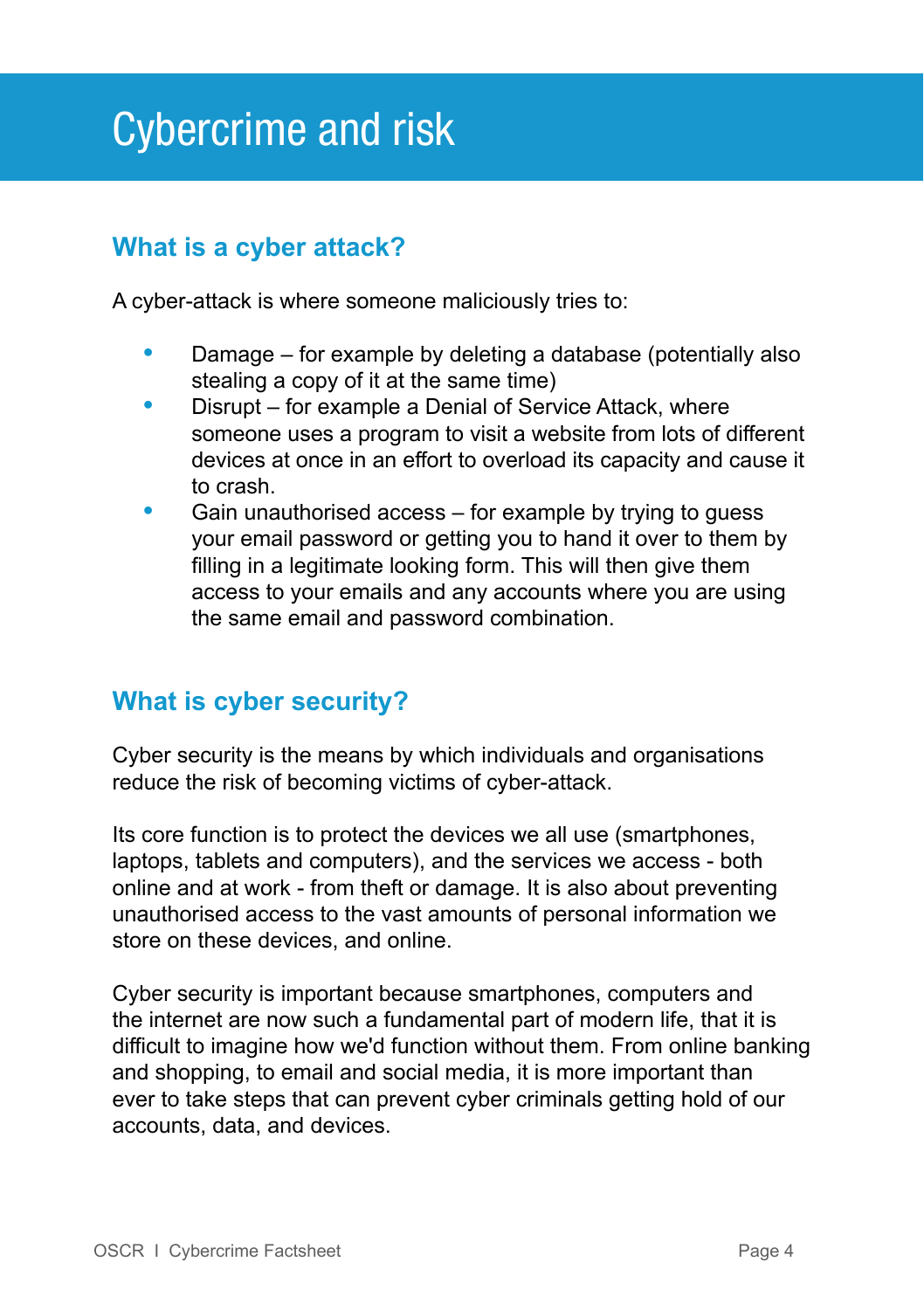# **Why are charities at risk?**

#### **Charities hold funds, personal, financial and commercial data**

- **•** Funds and data have a financial value to a cyber-criminal, whether to use to try and attack another person or to sell on to other criminal entities.
- **•** In holding funds and data, often with low levels of security protecting it; charities become an easy target to cyber criminals and attackers.
- **•** While most small charities will not hold a lot of funds, cyber attackers approach most things with a cost vs benefit analysis. If they can get a quick win and get say £1,000 from a poorly protected organisation it's probably still worth their while. If you put in place the simple, sensible controls, it will add a layer of protection that could be the difference between you being an attractive target or one that is too time/cost consuming to be worthwhile to criminals.

#### **Potentially a route into a 'bigger fish' such as a local authority or corporation**

**•** Many charities, through commissioned services, or grants from local authorities, are now fulfilling roles which were previously done by government, local authorities or larger companies. It is likely that to carry out these roles, the charity will need to share systems with the 'bigger fish' and a cyber attacker could use the charity as a route in; causing significant damage along the way.

#### **Low levels of awareness, particularly amongst smaller charities**

**•** The NCSC's assessment conducted in late 2017 found that there were low levels of awareness, particularly amongst smaller charities who do not perceive themselves as a target; or even holding anything of value to an attacker.

#### **Culture of trust**

**•** To be able to achieve their goals, charities have to be open, transparent and trusting of beneficiaries and the public. For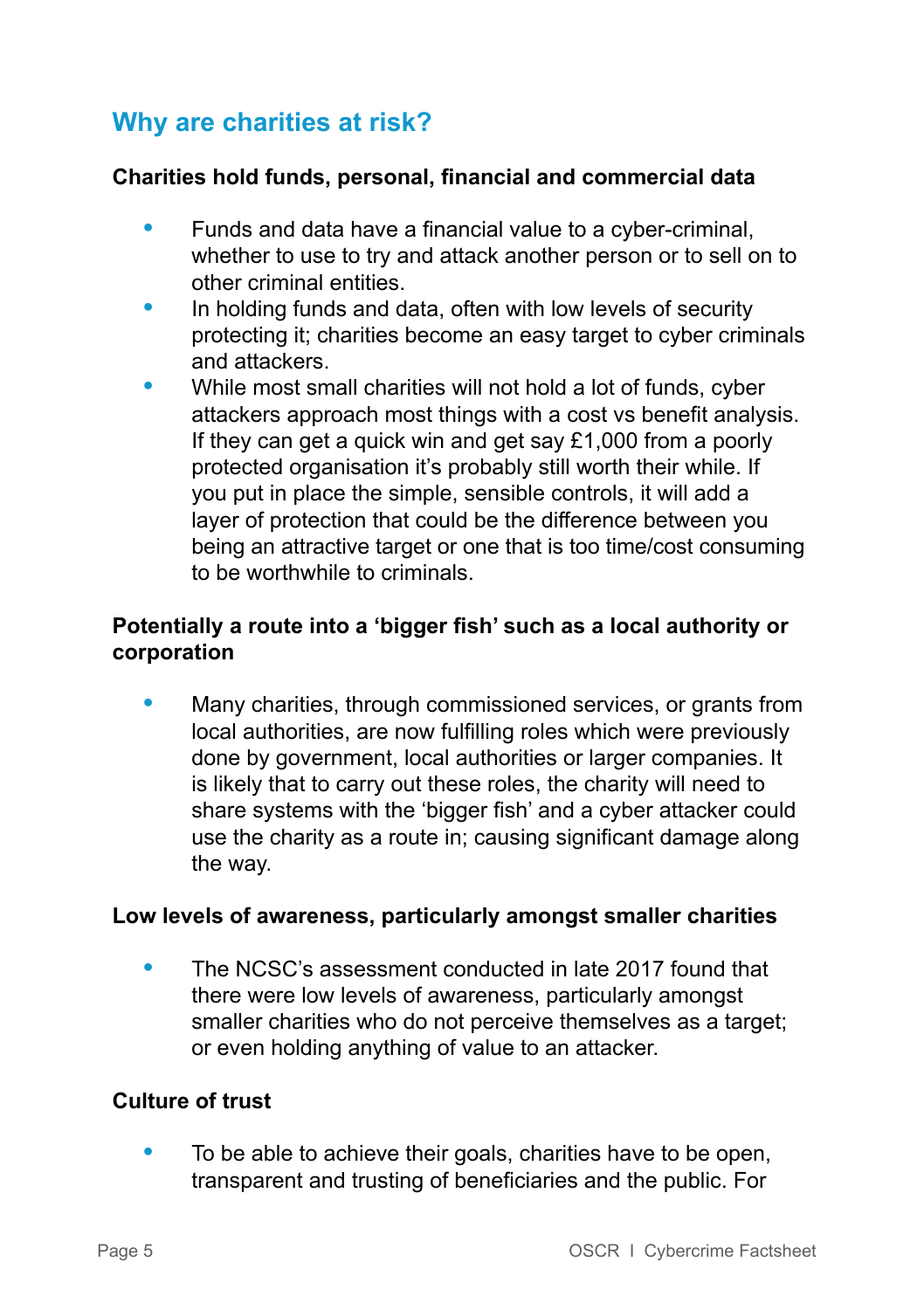example, it is not uncommon for someone to call or email a charity and offer to give them money, no strings attached. This would never happen in a business, because everything is a commodity; which means that charities, by their very nature are potentially open to having their trust exploited by criminals.

### **How are charities at risk?**

#### **Ransomware and extortion**

Ransomware is where a cyber attacker gains access to an organisations systems or website, locks it down so you can't access it and then offers to unlock it in exchange for payment of a ransom. Charities may be targeted directly, be inadvertently affected by an attack aimed elsewhere, or by mass indiscriminate campaigns seeking to exploit as many victims as possible. Attackers may not only steal or deny access to data; they may delete or change it.

Extortion is where a cyber attacker steals data or commercial information and threatens to release it publicly or sell it if you don't pay them a fee. Charities involved in the protection of vulnerable individuals or holding sensitive medical data could be particularly susceptible to this form of extortion.

#### **Malware and spyware**

Malware simply means malicious software. Attackers often try to get malware and spyware onto an organizations' systems and devices to steal data or look for other more valuable leads for to use in future criminal acts. There are many ways to get malware onto your system or devices but common ones are by clicking on links on phishing emails or by visiting unsecure websites.

#### **Business email attacks (phishing)**

There are many ways that criminals can use email to launch cyberattacks. The most common ones are: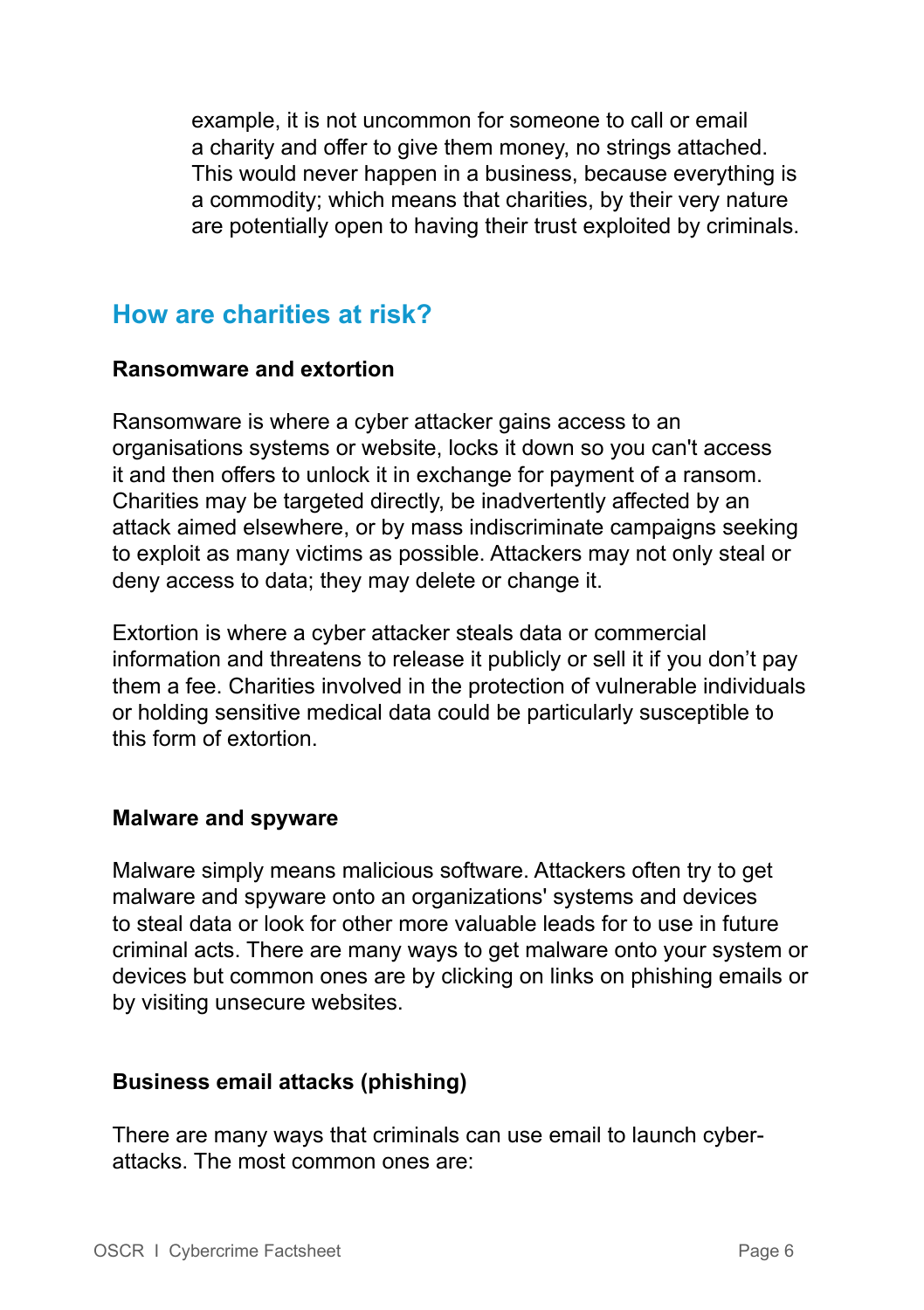- **•** Tricking staff, trustees or volunteers into clicking on a link or attachment that seems genuine but in reality contains malicious software or sends you to a fake website.
- **•** Tricking employees with financial authority into transferring money to criminals is increasing. A UK charity lost £13,000 after the email of its CEO was hacked and a fraudulent message sent to the charity's financial manager with instructions to release the funds.
- **•** Gaining access to a staff member/volunteer work email address to send emails purporting to be from the organisation to build trust with a third party. This could be hugely damaging to your charity's reputation if it led to losses by a third party or supplier of yours.

#### **Fake organisations and websites**

Criminals exploit the credibility and appeal of charities to trick donors into giving money to what appears to be a legitimate charity. This is often achieved through the creation of fake organisations and accompanying websites.

Criminals react quickly to exploit disasters and global events to steal donations. Although not directly targeting charities by cyber means, this activity has potential financial and reputational ramifications for genuine charities.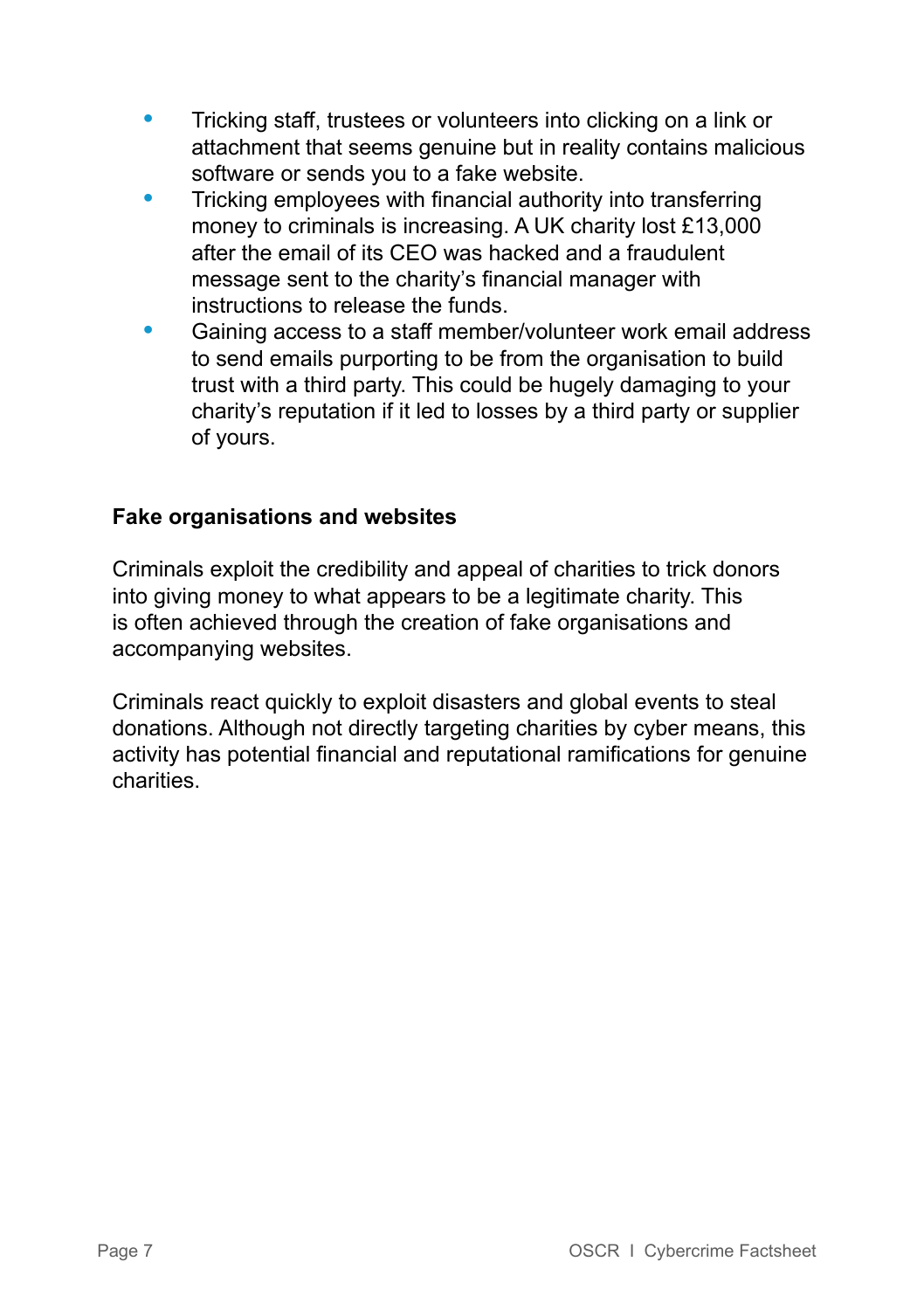# What steps can your charity take to protect itself?

There are a lot of resources with great advice on how to improve the cyber resilience of your third sector organisation. The advice below is taken from the NCSC Small Charity Guide which was published in March 2018 and gives you simple steps to protect your charity.

### **Backing up your data**

Think about how much you rely on your charity's critical data, supporter details, information on beneficiaries, volunteer data, governing documents, as well as invoices and payment details. Now imagine how long you would be able to operate without them. All charities should take regular backups of their important data. By doing this, you are ensuring your charity can still function following the impact of flood, fire, physical damage or theft and you will be more resilient to cybercrime.

#### **Identify what you need to back up**

Your first step is to identify your essential data. That is, the information that your charity could not function without, your "crown jewels". Normally this will comprise documents, emails, contacts, legal information, calendars, financial records and supporter or beneficiary databases; most of which are kept in just a few common folders on your computer, phone, tablet or network.

#### **Keep your back up separate**

Whether it is on a USB stick, on a separate drive or a separate computer; your back-up is no good if its left connected to the device that is stolen, damaged or suffered a cyber attack. Access to back ups should also be restricted so that they are not accessible by all staff or volunteers as this will reduce the risk of someone accidentally damaging or deleting the back up.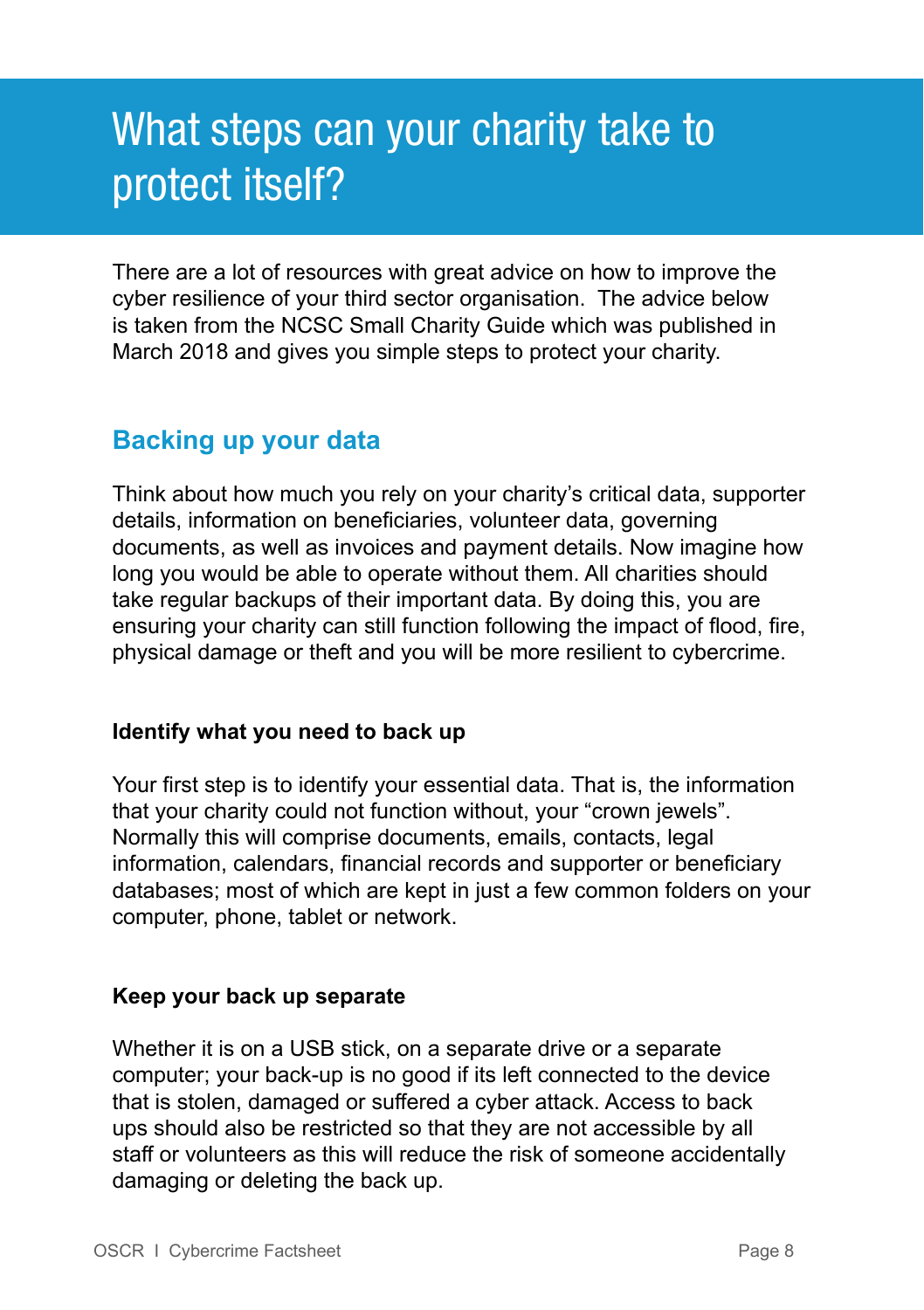#### **Consider the cloud**

You have probably already used cloud storage during your everyday work and personal life without even knowing - unless you're running your own email server, your emails are already stored 'in the cloud'. Using cloud storage means your data is in a physically separate location meaning it cannot be damaged by a fire, theft or loss in your charity.

Cloud Service Providers can supply your charity with data storage and other services without you needing to invest in expensive hardware up front. They typically have higher levels of security than you could achieve for a similar investment to your subscription. Most providers offer a limited amount of storage space for free, and larger storage capacity for minimal costs to charities.

If you operate in a rural area with poor internet speeds, backing up to the cloud might not be possible due to the speed needed to upload regularly. The required internet speed is usually available from suppliers, and you can then compare this to the speed provided by your broadband supplier.

#### **Make it part of your everyday routine**

Backing up is not an exciting task, and there are always things that are 'more important' but the majority of cloud storage now allows you to make back-ups automatically. Ensuring this is turned on will allow you to always have the most up to date version of your files if something goes wrong and also means you don't have to think about it every day.

# **Protecting your charity from Malware (malicious software)**

#### **Antivirus software**

Antivirus software is included for free with most popular operating systems. It is usually just a case of making sure it is turned on. Antivirus should be used on all computers and laptops. This is a hugely simple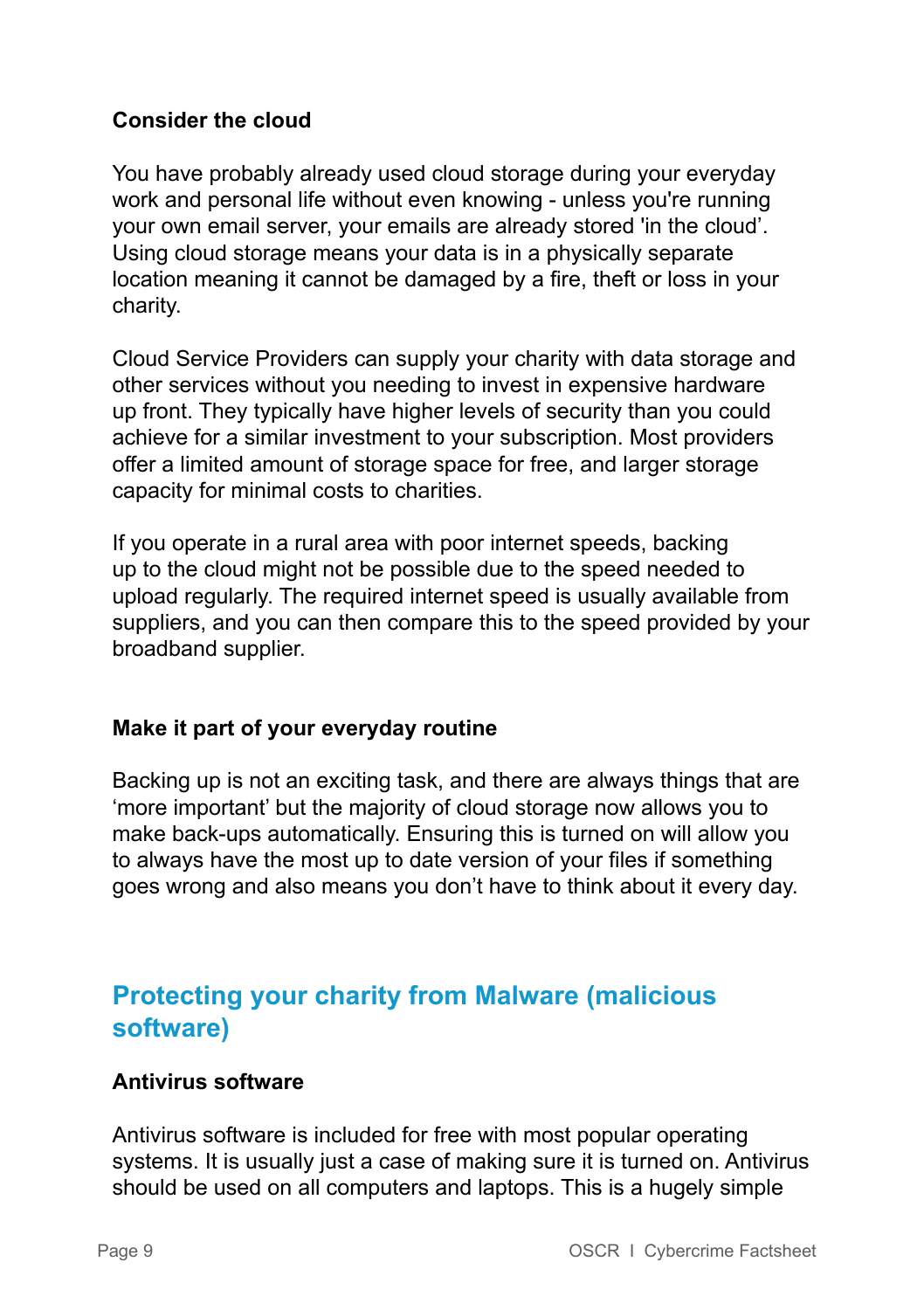but effective way to detect and prevent malware from infecting your systems.

Smartphones and tablets differ in their need and availability of antivirus. The NCSC has produced guidance for the popular types of devices (visit ncsc.gov.uk) or consult your device supplier.

#### **Prevent users from downloading 'dodgy apps'**

Users should only have enough 'permissions' on their account to carry out their role at the charity. By giving them permissions such as 'administrator' they have the ability to download a piece of dodgy software; probably by accident but it could have very damaging consequences.

Check what permissions your users have an unless they are in charge of the IT, make sure they do not have an administrator account. Some organisations may want to consider looking at our "bring your own device" guidance at www.ncsc.gov.uk/guidance/byod-executivesummary

#### **Keep everything up to date**

All of your devices will prompt you to 'download and install' the latest update. Carrying out these updates (a process often called patching) is one of the most important things you can do to improve security. Each update brings with it fixes for new vulnerabilities or defences against known attacks. If you have the option to set your devices to update automatically then select that. It will mean you do not need to worry about it again.

#### **Control the use of USB drives**

It is common practice to use USB drives or memory cards to transfer files between users and other organisations. However it only takes one person to put an USB stick or memory card infected with malware into one of your computers and it could cause significant damage to your systems. To counter this you can: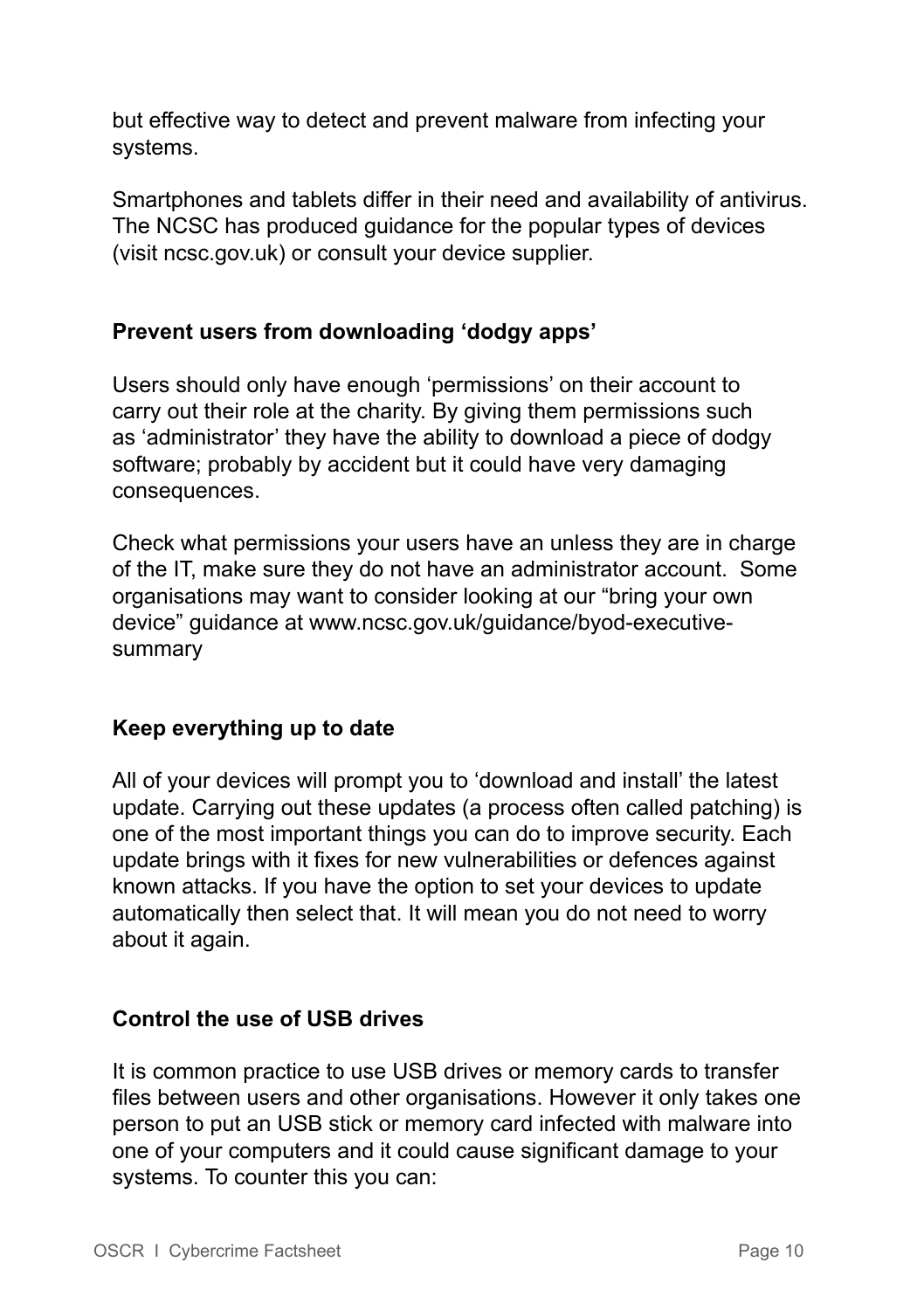- **•** Block access to USB ports on your computers make a policy that all files should be transferred over email or cloud storage instead
- **•** Use an antivirus package that scans USB sticks when you plug them in before it lets you open them
- **•** Only allow approved USB sticks which are monitored and audited regularly. Some charities have a couple of numbered USB sticks which must be hung up in a secure cupboard at the end of each day and users are only allowed to use these.

#### **Switch on your firewall**

Firewalls simply create a buffer zone between your network and the internet. Most popular systems include a firewall for free, all you need to do is make sure it is switched on.

### **Keeping your smartphones and tablets up to date**

Smartphones and tablets leave your office and home on a regular basis, it's the benefit of their portability; however, it is also a weakness as they exposed to things that devices that are solely based in the office aren't such as being lost or stolen and connecting to public Wi-Fi which can be insecure or being run by cyber criminals.

#### **Switch on password protection**

Virtually every device, whether it is a phone or tablet (like an iPad) can be locked with a password or pin number. These security settings are not always enabled when you first receive the device, simply go to your settings menu and set your pin/password. Make sure it is not the same across all your devices and isn't the same and the pin number for your debit/credit cards.

#### **Prepare for lost or stolen devices**

Trustees, staff and volunteers are more likely to have their devices stolen (or lose them) while out of the office or their home. Fortunately,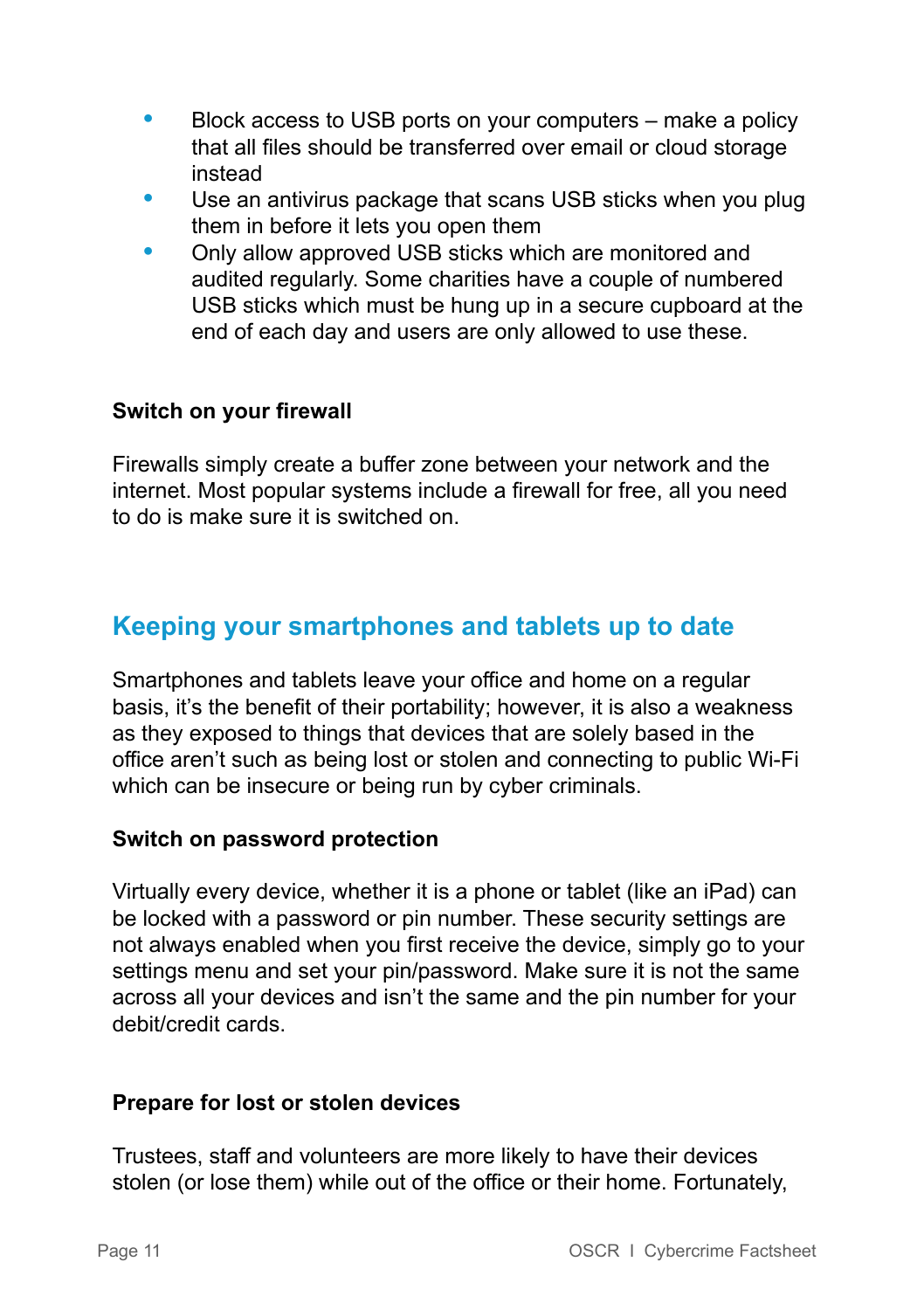the majority of devices include free web-based tools that are invaluable should you lose your device. These are very handy if there is sensitive data stored on the device which you don't want to fall into the hands of others. Most devices allow you to;

- **•** track the location of a device
- **•** remotely lock access to the device (to prevent anyone else using it)
- **•** remotely erase the data stored on the device
- **•** retrieve a backup of data stored on the device

As all devices are different, it's easiest to look at the support pages on the website of your device manufacturer (for example Apple, Samsung, Windows, Google etc.).

#### **Keep your device up to date**

No matter what phones or tablets your charity is using, it is important that they are kept up to date at all times. All manufactures (for example Windows, Android, Apple) release regular updates that contain critical security fixes to keep the device protected. This process is quick, easy, and free and if your devices allows it you can save a lot of time by turning on automatic updates in the settings menu.

Its best practice to show your trustees, staff and volunteers how to check for updates and install them when you first give them a device, this opportunity also allows you to explain how important they are.

#### **Keep your apps up to date**

Just like the operating systems on your charity's devices, all the applications that you have installed should also be updated regularly with patches from the software developers. These updates will not only add new features, but will also fix any security issues that have been discovered.

Similarly to keeping your device up to date, most apps now allow you to turn on auto-update in your settings which will make sure you don't forget.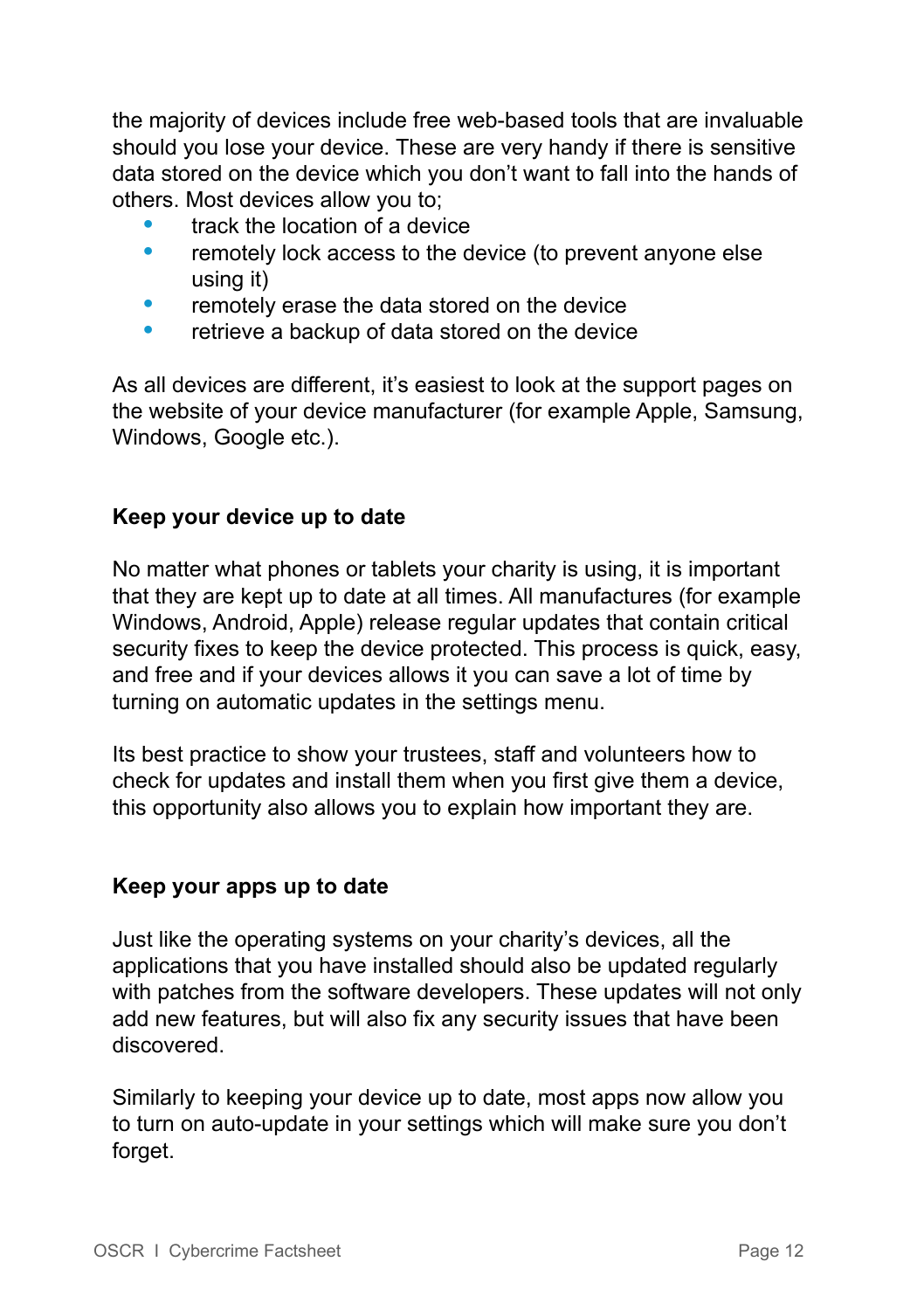#### **Use public Wi-Fi safely**

We know that it is incredibly convenient to connect to Wi-Fi in public spaces when you are out and about, both personally and professionally. However, when you use public Wi-Fi hotspots (for example in hotels, coffee shops or public transport), there is no easy way to find out who controls the hotspot, or to be assured it's secure. If you do connect to these, somebody could access what you are working on and your private login details for many apps and websites you are using.

The simplest way to avoid the risk is not to connect to public Wi-Fi, instead use the 3G/4G connection on your smartphone or tablet. This means you can also use 'tethering' (where your other devices such as laptops share the 3G/4G connection from your phone), or a wireless 'dongle' provided by your mobile network.

If you're regularly out of the office or handle sensitive data, it's worth asking your IT provider about setting up a Virtual Private Network (VPN) which encrypts your data before it is sent across the internet.

# **Using passwords**

#### **Switch on password protection**

As with your mobile devices, one of the best and easiest ways you can protect your devices and accounts is by using passwords (or pin numbers on some devices). You can also use other authentication methods such as fingerprint or 'face unlock', this means you won't be needing to enter your password as often.

#### **Use two factor authentication**

Two factor authentication requires two different methods to 'prove' your identity before you can use a service, generally a password plus one other method. This could be a code that is sent to your smartphone (or a code that is generated from a bank's card reader) that you must enter in addition to your password. Using this service means that an attacker needs to have something you know (your password) and something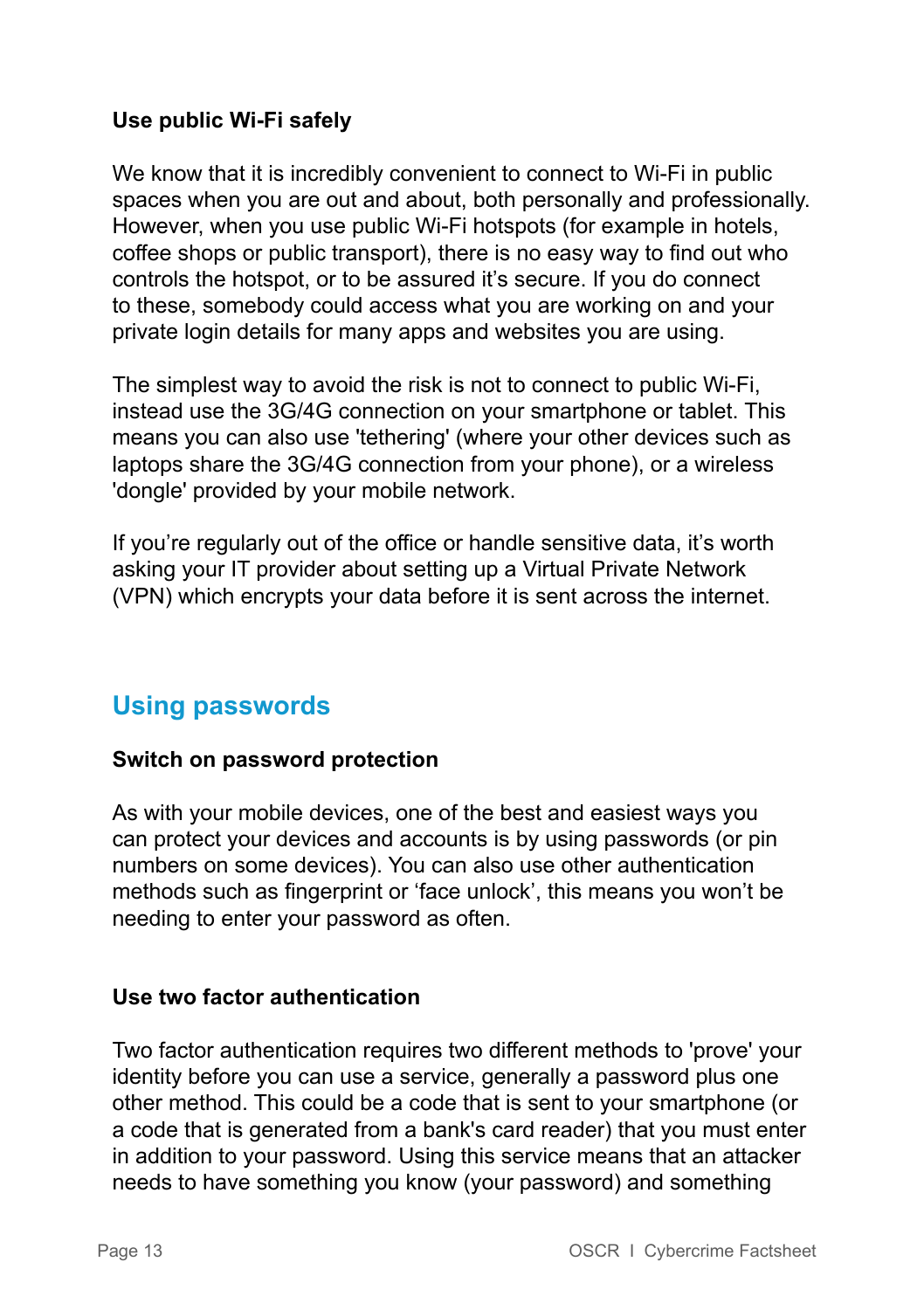you have (card reader/phone to receive text message) which makes it much more secure.

For detailed guidance on how to turn on two factor authentication on most well-known services visit www.turnon2fa.com

#### **Avoid predictable passwords**

Using strong passwords is an important way to protect your charity's valuable data. Make sure trustees, staff and volunteers are given actionable advice on setting secure passwords that is easy for them to understand.

A good rule is to use three random words to create a strong password. Avoid using the most common passwords, which criminals can easily guess (such as P4\$\$w0rd or QWERTY).

Your charity's IT systems should not require trustees, volunteers or staff to share accounts or passwords in order to get their job done. Make sure that every user has personal access to the right systems. You should only give 'administrator' access to those who need it or manage the systems like the IT person.

#### **Help users cope with 'password overload'**

Where you do use passwords to access a service, do not enforce regular password changes. Passwords really only need to be changed when you suspect a compromise of the login credentials.

You may also have heard of 'password managers', which are tools that can create and store passwords for you that you access via a 'master' password. Since the master password is protecting all of your other passwords, make sure it is a strong one, for example by using three random words. Have a look at the star ratings in your devices App Store to make sure you're choosing a reputable one. The NCSC has further advice on password managers on their website – www.ncsc.gov. uk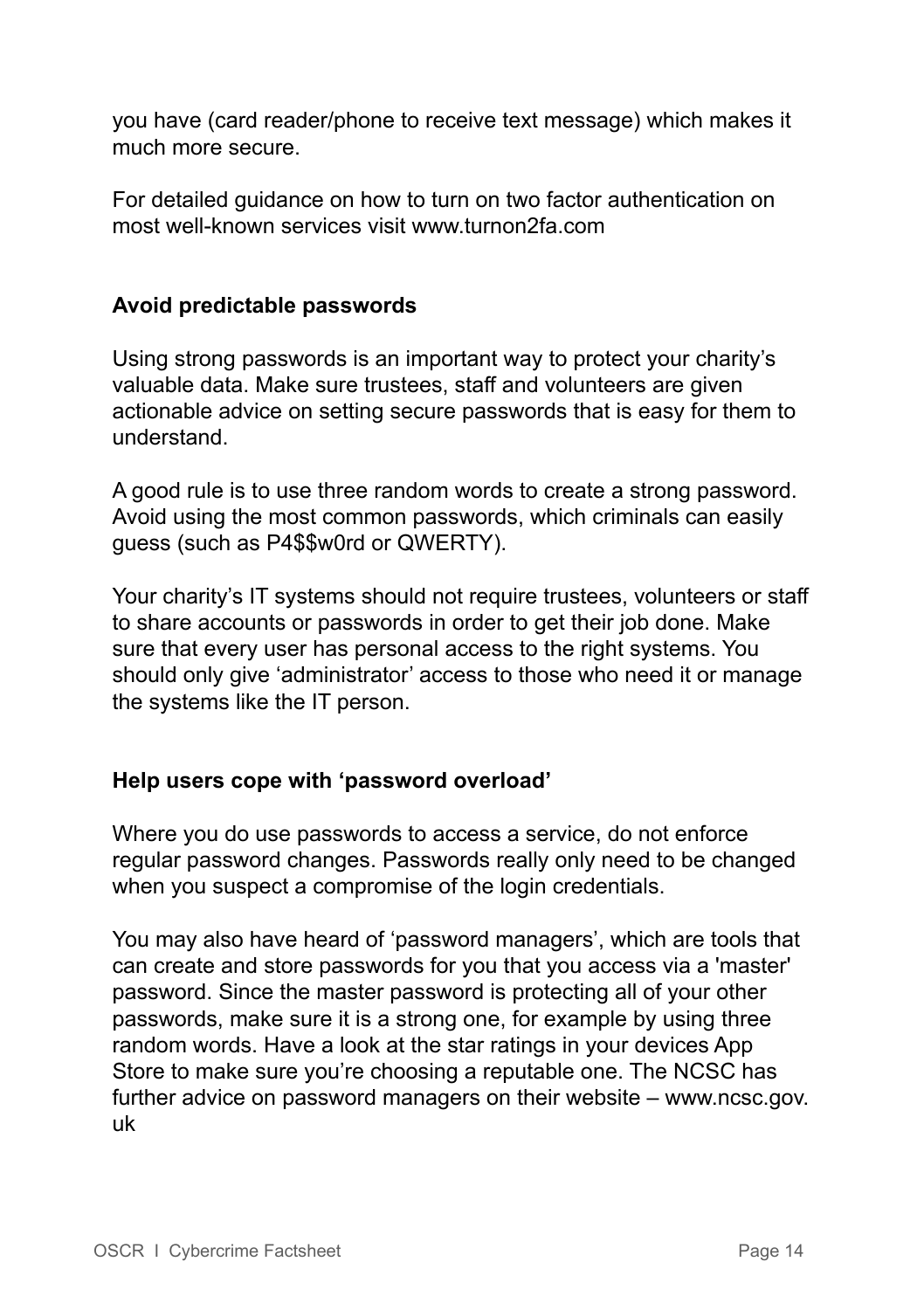#### **Change all default passwords**

One of the most common mistakes is not changing the manufacturers' default passwords that smartphones, laptops, and other types of equipment are issued with. Often credentials they are issued with are as simple as Username: Admin; Password: Password – which means if you know what they are then so does a cyber attacker.

# **Avoid all phishing attacks**

In a typical phishing attack, scammers send fake emails to thousands of people, asking for sensitive information (such as bank details), or containing links to bad websites. They might try to trick you into sending money or steal your details to sell on to a 3rd party.

#### **Configure accounts appropiately**

It is important to make sure that your charity's IT is set up to protect your charity if you suffer a phishing attack. Simple steps you can take are;

- **•** Give everyone their own account
- **•** Make sure users have the 'least privileges' needed to carry out their role – for example only able to access data that they need to see
- **•** Only give full system access (Adminstrator access) to those who need it – for example the person that manages your IT.
- **•** Use two factor authentication (2FA) on your important accounts such as email. This means that even if an attacker knows your passwords, they still will not be able to access that account.

These steps will help minimise the damage that is caused by preventing an attacker gaining access to as much of your system as possible.

#### **Think about how you operate**

Consider ways that someone might target your charity, and make sure your trustees, staff and volunteers all understand normal ways of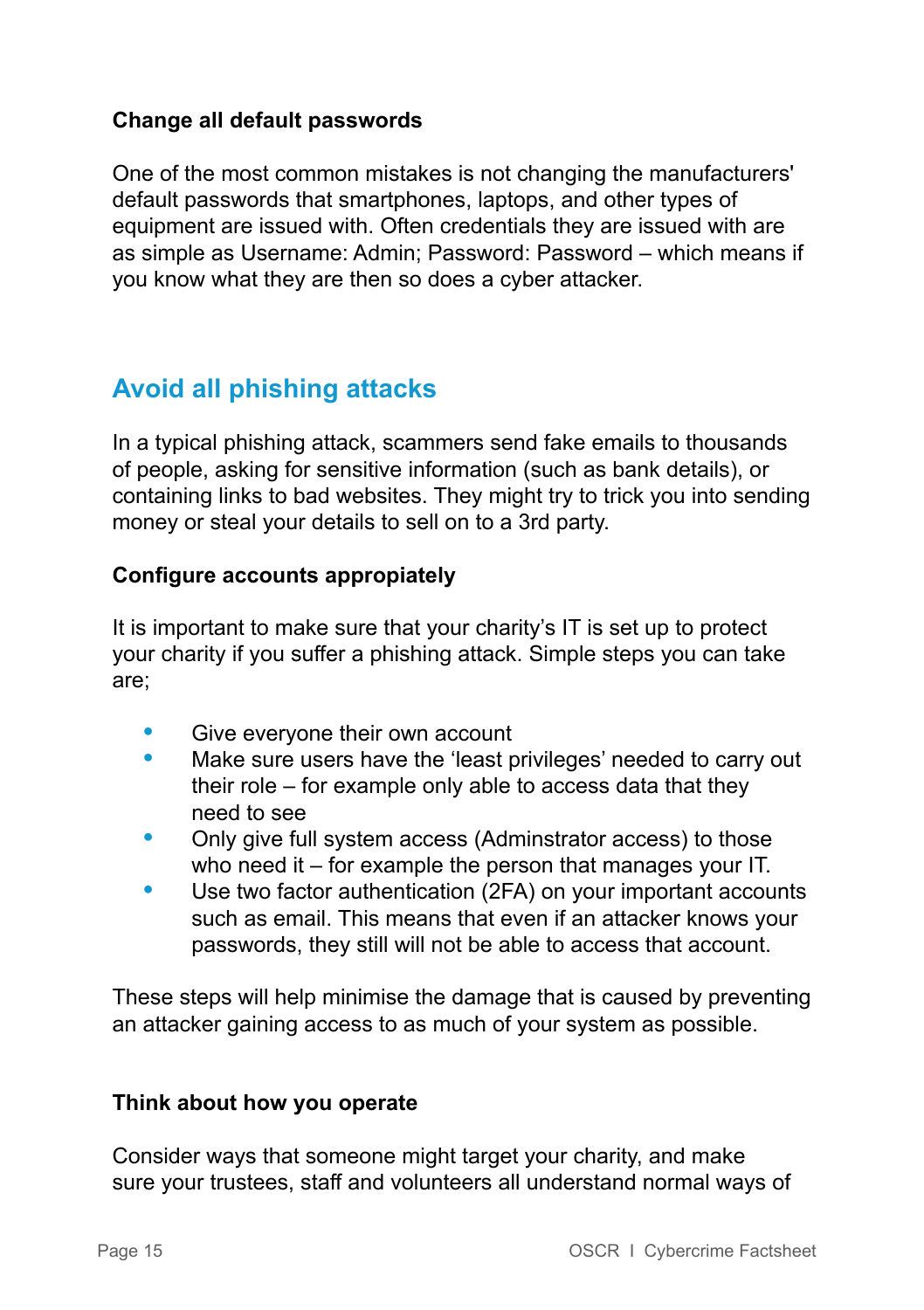working. For example, do your users know who your organisation works with – would they open an email from just anyone? Common tricks include sending an invoice for a service that you haven't used, so when the attachment is opened, malware is automatically installed (without your knowledge) on your computer

Another common scam is to trick staff into transferring money or information by sending emails that look authentic. Work with your trustees, staff and volunteers to see how you can help make these tricks less successful. For example;

- **•** Do users know what to do with unusual requests, and where to get help?
- **•** Would users be willing to challenge an important individual (a trustee perhaps) if the request was unusual or asked them to circumvent the normal process?
- **•** Do you understand the day-to-day relationships your charity has? Scammers will often send phishing emails from large organisations (such as banks) in the hope that some of the email recipients will have a connection to that company. If you get an email from an organisation you do not do business with, treat it with suspicion.
- Encourage staff to have the confidence to ask 'is this genuine?' can be the difference between staying safe, or a costly mishap

#### **Know the obvious signs of phishing**

Expecting your trustees, staff and volunteers to identify and delete all phishing emails is an impossible request and would have a detrimental effect on a charity's productivity. However there are some obvious signs which you can help your users be on the look out for;

- **•** Poor spelling, grammar and punctuation
- **•** Is the design (and quality) what you would expect from a credible, large organisation?
- **•** Is it addressed to you by name, or does it refer to 'valued customer', or 'friend', or 'colleague'?
- **•** Does the email contain a veiled threat that asks you to act urgently? Be suspicious of words like 'send these details within 24 hours' or 'you have been a victim of crime, click here immediately'.
- **•** Look out for emails that appear to come from a high-ranking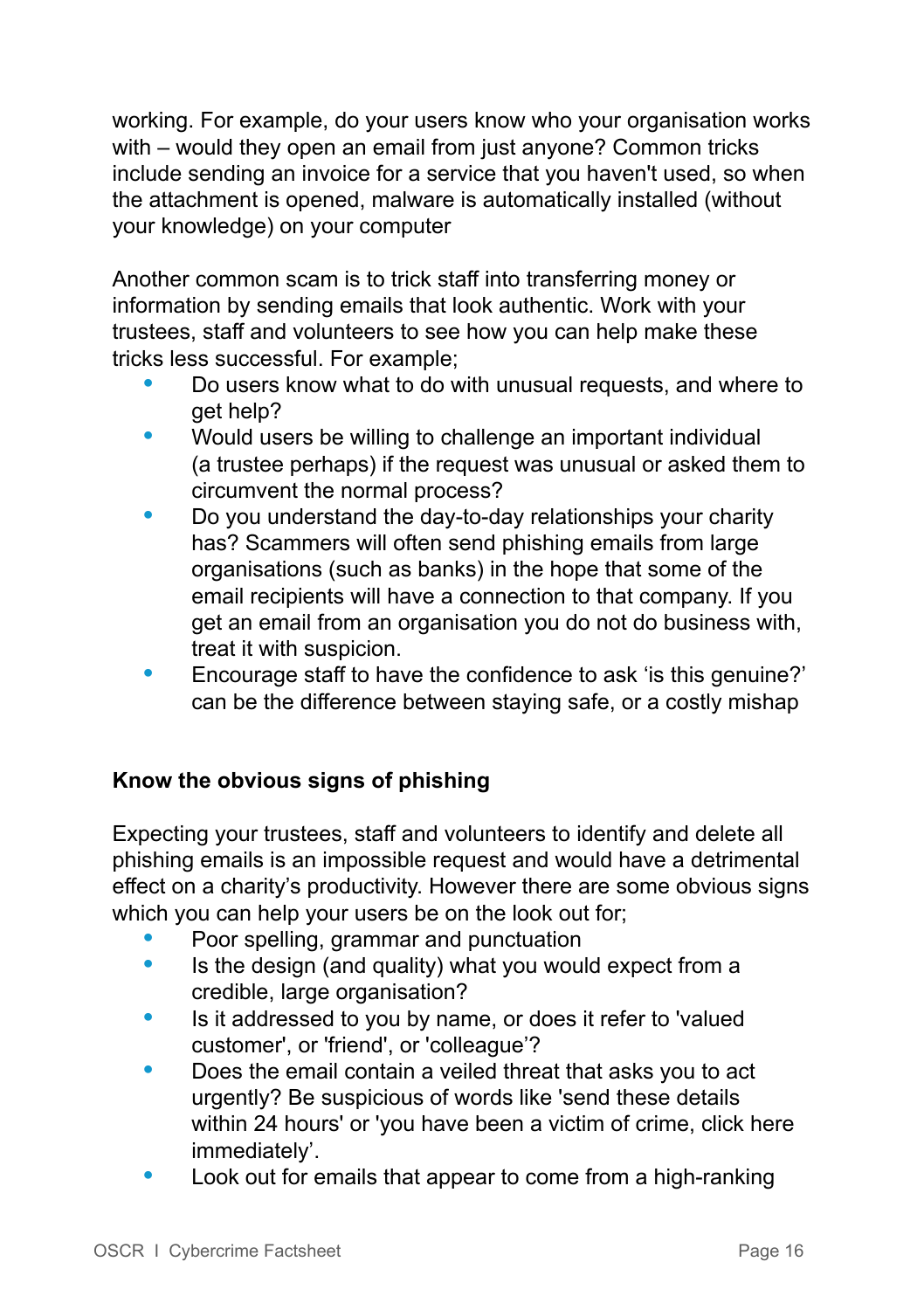person within your organisation, such as a trustee or manager asking you to do something they would not normally ask.

**•** If it sounds too good to be true, such as a large donation in return for banking details, it might well be. Try picking up the phone (using a number you already know to be correct) and check with the sender that it is genuine.

#### **Check your digital footprint**

Attackers use publicly available information about your charity and staff to make their phishing messages more convincing. This is often gleaned from your website and social media accounts (information known as a 'digital footprint').

Check whether the information you have on your website is completely necessary for your normal visitors - could attackers utilise information about managers or trustees to trick an unsuspecting staff member or volunteer?

Help your staff understand how sharing their personal information can affect them and your charity. People should not remove all trace of themselves from the internet but understanding the consequences of publicising information about themselves and your charity will help stop your charity becoming a target.

#### **Report all attacks**

Make sure that your trustees, staff and volunteers are encouraged to ask for help if they think that they might have been a victim of phishing. It is important to get the person who manages your IT to scan for malware and change passwords as soon as possible if you suspect a successful attack has occurred.

Do not punish staff if they get caught out. It discourages people from reporting in future and can make them so fearful that they spend excessive time and energy scrutinising every email they receive. Both these things cause more harm to your charity in the long run.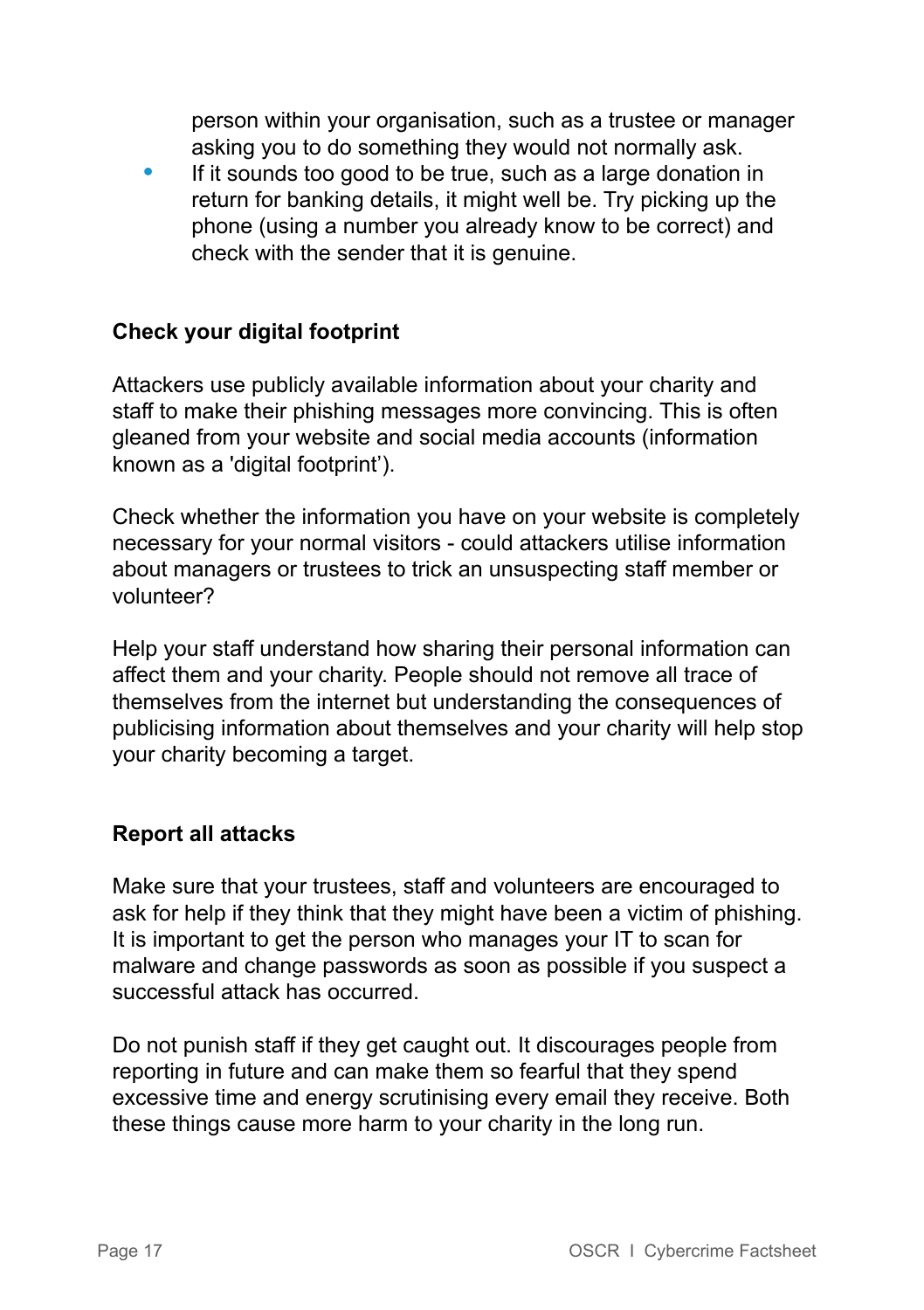# Where to get advice for your third sector organisation

# **National Cyber Security Centre (NCSC)**

The main source of good cyber advice here in the UK is the National Cyber Security Centre (NCSC) who are the cyber resilience part of the intelligence agency, GCHQ. NCSC was launched in October 2016 and provides a single point of contact for SMEs, larger organisations, government agencies, the general public and departments. They also work collaboratively with other law enforcement, defence, the UK's intelligence and security agencies and international partners.

The NCSC's mission is to "make the UK the safest place to live and work online" and, as part of this, they provide lots of useful advice to both organisations and individuals. Of particular interest for the third sector are the following publications:

- [Small Charity Guide](https://www.ncsc.gov.uk/collection/charity)<br>• Cyber threat assess
- **•** [Cyber threat assessment for the charity sector](https://www.ncsc.gov.uk/collection/charity/cyber-threat-assessment-uk-charity-sector)
- **•** [The Board Toolkit](https://www.ncsc.gov.uk/collection/board-toolkit)
- **•** Top tips for staff [e-learning](https://www.ncsc.gov.uk/training/StaySafeOnline_web/index.html#/menu/5f215cc1006d2436a3b6c5e2)
- **•** New Home working [guidance](https://www.ncsc.gov.uk/guidance/moving-business-from-physical-to-digital) during Covid-19

Test the cyber preparedness of your organisation by using the [NCSC](https://www.ncsc.gov.uk/information/exercise-in-a-box)  [tool Exercise in a Box](https://www.ncsc.gov.uk/information/exercise-in-a-box).

There are also a range of cohosted training videos for the third sector in association with [Charity Digital.](https://charitydigital.org.uk/)

# **Other sources of Cyber Resilience information for Charities in Scotland**

- **•** [Scottish Government Third Sector Action Plan](https://www.gov.scot/publications/third-sector-action-plan-cyber-resilience-2018-20/)
- **•** [Get Safe Online](https://www.getsafeonline.org/): a UK website offering free expert personal and business advice
- **•** [Take 5 to stop Fraud](https://takefive-stopfraud.org.uk/): a UK initiative which offers straight forward and impartial advice to help everyone in the UK protect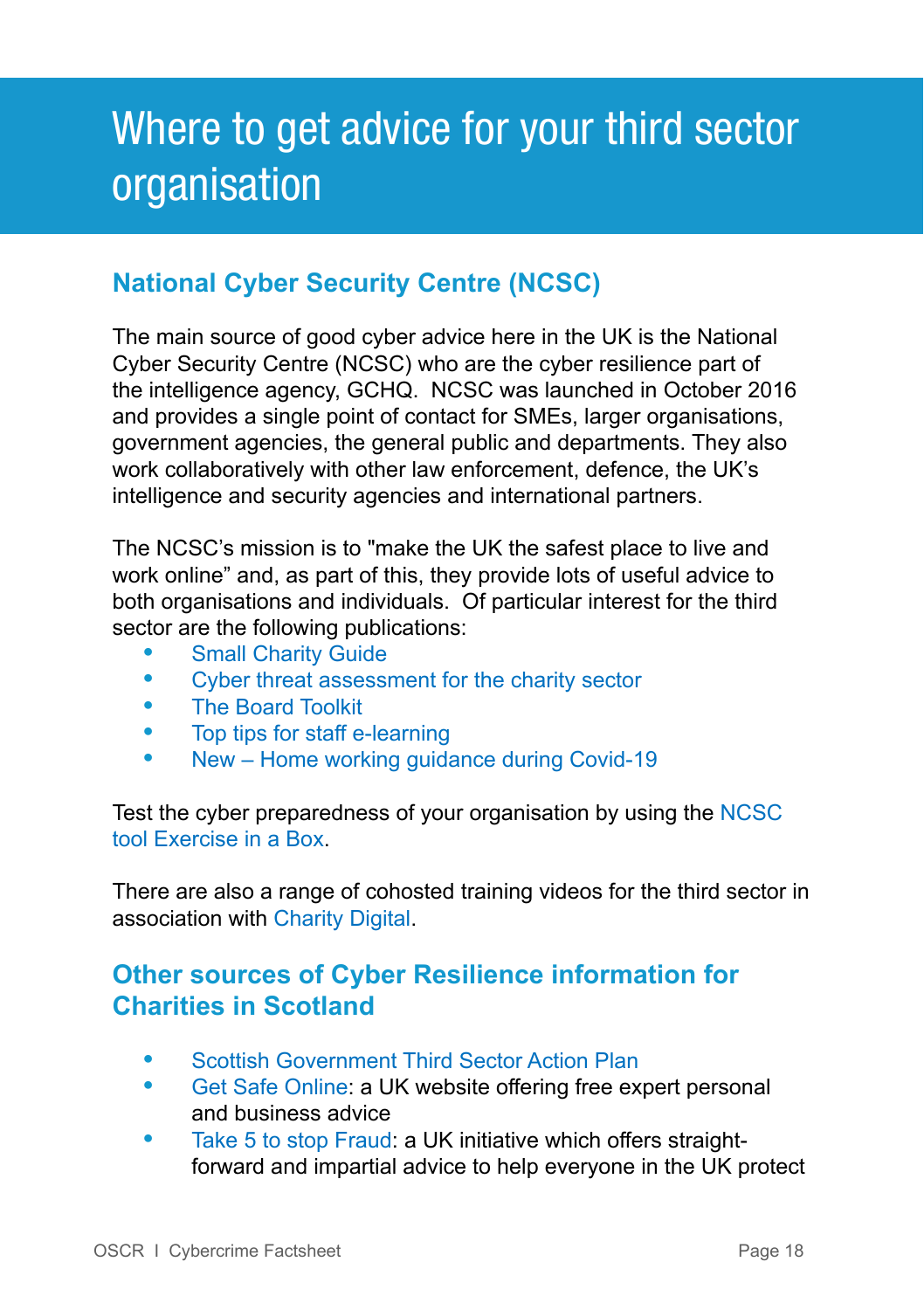themselves against financial fraud

- **•** [Scottish Business Resilience Centre](https://www.sbrcentre.co.uk/prevent-protect/cyber-services/incident-response) Incident Helpline
- **•** [SCVO remote working guides](https://scvo.org.uk/support/digital/guides/remote-working/cyber-security)  Cyber

# Response and Recovery

Should your charity become subject to a cyber-attack or data breach, there is support available to help you:

- **•** Review the [NCSC Response and Recovery guidance](https://www.ncsc.gov.uk/collection/small-business-guidance--response-and-recovery)
- **•** Report to [Police Scotland on 101](https://www.scotland.police.uk/contact-us/report-cybercrime)
- **•** Contact the Scottish Business Resilience Centre's [Incident](https://www.sbrcentre.co.uk/prevent-protect/cyber-services/incident-response)   [Helpline](https://www.sbrcentre.co.uk/prevent-protect/cyber-services/incident-response) for practical advice and remedial action
- **•** Contact the Information [Commissioners](https://ico.org.uk/) Office (ICO) within 72 hours if you suspect a data breach that may impact the rights and freedoms of individuals included within the breach
- **•** Follow the OSCR notifiable event [procedure](https://www.oscr.org.uk/guidance-and-forms/managing-a-charity-guidance/notifiable-events-guidance/).